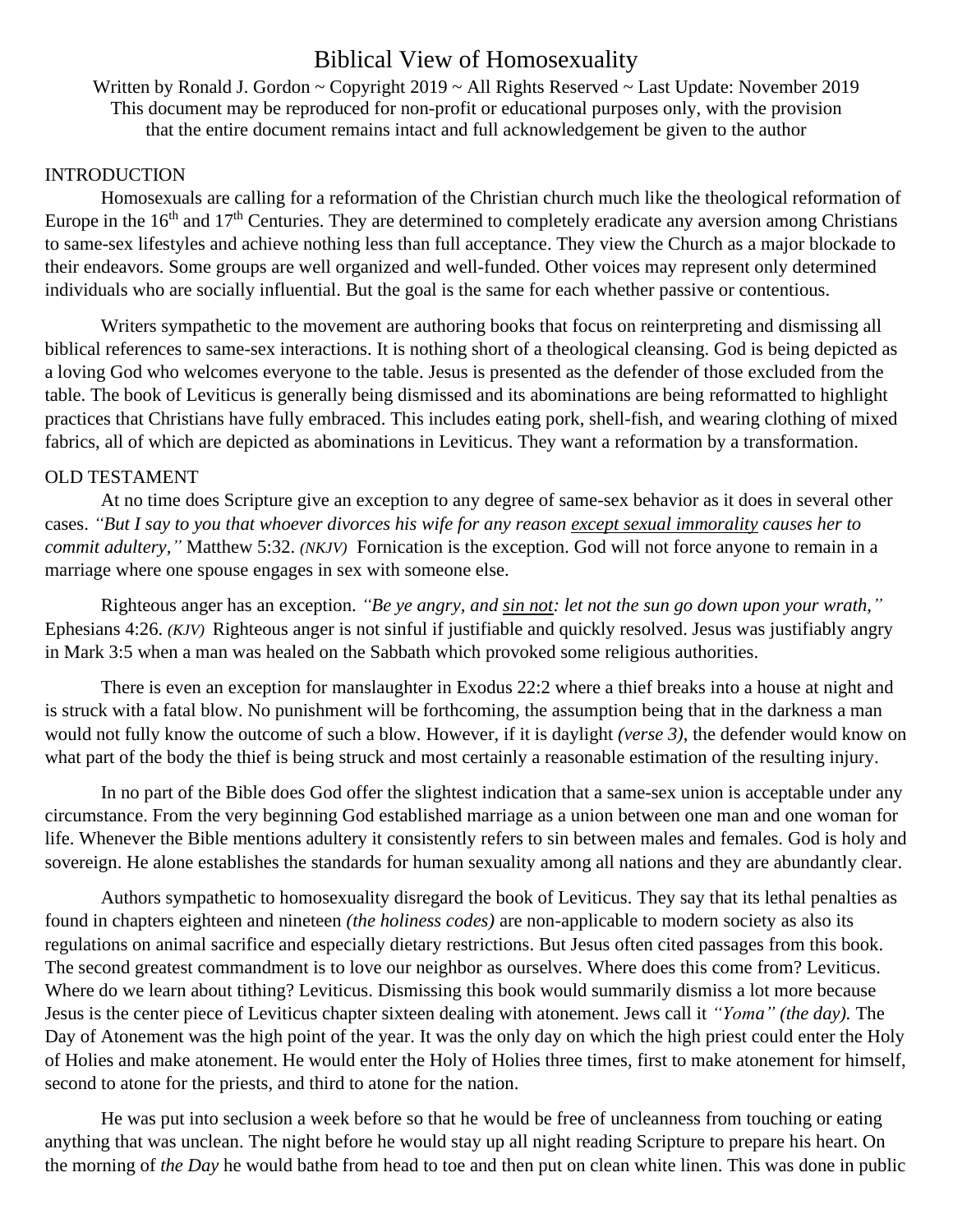Written by Ronald J. Gordon ~ Copyright 2019 ~ All Rights Reserved ~ Last Update: November 2019 This document may be reproduced for non-profit or educational purposes only, with the provision that the entire document remains intact and full acknowledgement be given to the author

as the Temple was filled with people cheering him on. He was their representative before God. Three times he would enter the Holy of Holies to make atonement. Each time he would bathe in public behind a screen.

Christian sermons reference *the Day* and its correlation to the atonement of Jesus. Dismissing this book would dismiss a lot more than dietary restrictions. In this book God reveals a clear and unambiguous standard for morality among all people in all lands. Notice particularly in the following passages how God reminds Israel that He is the sole reason for their freedom and inheritance. He especially directs their attention to the immorality of other nations and the land which they have defiled. God says the land itself will vomit its degenerates.

*"And the LORD spake unto Moses, saying, Speak unto the children of Israel, and say unto them, I am the LORD your God. After the doings of the land of Egypt, wherein ye dwelt, shall ye not do: and after the doings of the land of Canaan, whither I bring you, shall ye not do: neither shall ye walk in their ordinances,"* Leviticus 18:1-3. *(KJV)*

*"Defile not ye yourselves in any of these things: for in all these the nations are defiled which I cast out before you: And the land is defiled: therefore I do visit the iniquity thereof upon it, and the land itself vomiteth (Rev 3:16) out her inhabitants,"* Leviticus 18:24-25,45. *(KJV)*

*"That the land spue (Rev 3:16) not you out also, when ye defile it, as it spued (Rev 3:16) out the nations that were before you,"* Leviticus 18:28. *(KJV)*

*"For I am the LORD that bringeth you up out of the land of Egypt, to be your God: ye shall therefore be holy, for I am holy,"* Leviticus 11:45. *(KJV)*

*Spue? Vomit?* These pronouncements remind us of the church at Laodicea in Revelation 3:16. But the real threat comes from verse 28 where God informs Israel that He will also spue them from their own land should they embrace these same lifestyles. Years later they did embrace this immorality and God spued them into captivity at the hands of the Babylonian army. Morality and holiness are paramount to understanding the true nature of God.

Coins have two sides and God has two sides, love and judgement. The greatest demonstration of God's love would be the atoning work of Jesus, and one severe demonstration of judgement was the swift deaths of twenty-four thousand disobedient Israelites who chose immorality. Before entering the Promised Land, men of Israel were sternly warned not to marry women from immoral nations. They did not heed the warning, so God destroyed them (Numbers 25:1-9). Moral purity is a very serious matter with God and consequences can be severe.

The fiery destruction of Sodom and four neighboring cities is another example of God's judgement upon immorality. It started when men of Sodom attempted to gang rape two godly men. God's punishment resulted in a conflagration so immense, their true locations remain uncertain. Reformers insist this incident is not representative of loving monogamous homosexual unions, thus all biblical references to other types of same-sex interactions do not apply to them. Unless the Bible clearly refers to loving unions, then by default, God's approval is assumed.

But here is the problem with this conclusion. Jude writes, *"And don't forget Sodom and Gomorrah and their neighboring towns, which were filled with immorality and every kind of sexual perversion. Those cities were destroyed by fire and serve as a warning of the eternal fire of God's judgment,"* Jude 1:7 *(NLT)*. Older translations have *"going after strange flesh"* which translates the Greek word ἕτερος meaning *different* or *not the same*. The neighboring cities of Gomorrah, Admah, and Zeboim were not destroyed because of a failed gang rape in Sodom.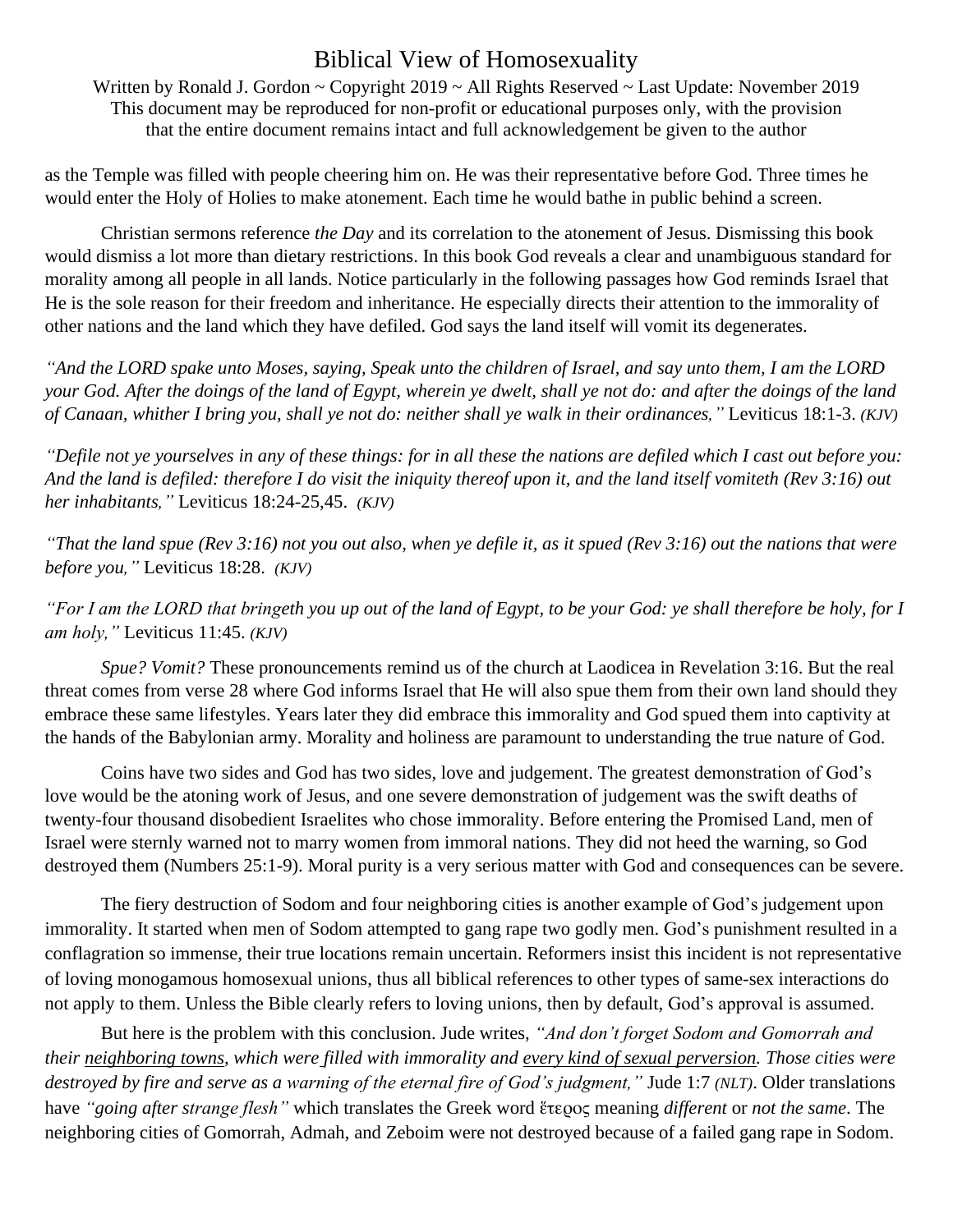Written by Ronald J. Gordon ~ Copyright 2019 ~ All Rights Reserved ~ Last Update: November 2019 This document may be reproduced for non-profit or educational purposes only, with the provision that the entire document remains intact and full acknowledgement be given to the author

God's punishment transpired because *"every kind of sexual perversion"* existed in all four cities. Ezekiel adds pride, idleness, lewdness, wickedness, loveless, haughty spirit, and neglecting the poor (16:49-63).

Here is another example of homosexuals obfuscating the original message of biblical authors. Christians have historically interpreted the Bible to condemn same-sex interactions of any type regardless of intimacy. At no time has God permitted exceptions to the original intention of bonding one male and one female together for life.

#### NEW TESTAMENT

A modern storm of debate has settled on Romans 1:26-27. Modernists contend that this narrow passage deals only with heterosexuals who abandoned their inborn nature and experimented with homosexuality, unlike homosexuals who were born with an innate proclivity to the same sex. Therefore, any discussion on this passage must recognize that it is the heterosexuals who have not remained in their native state, and therefore guilty of God's judgement. Whereas homosexuals are the ones who have consistently remained in their native state and therefore should receive God's blessing for their consistency. If anyone is guilty of sin, it is the heterosexual.

But once again the problem lies in the fact that Modernists fail to evaluate the larger context, that being the first three chapters. The main point of Romans chapter one is that Gentiles were not living in accordance with God's expectations. Chapter two speaks to Jews who were not living as God would desire. Chapter three is sort of a catch-all inclusive statement to everyone in all nations as found in the following texts.

*"What then? Are we (Jews) better than they (Gentiles)? Not at all. For we have previously charged both Jews and Greeks that they are all under sin. As it is written: There is none righteous, no, not one; There is none who understands; There is none who seeks after God,"* Romans 3:9-11. *(NKJV)*

*"Even the righteousness of God, through faith in Jesus Christ, to all and on all who believe. For there is no difference; for all have sinned and fall short of the glory of God,"* Romans 3:22-23. *(NKJV)*

At no time does the Holy Spirit inspire words giving unconditional qualifications to loving monogamous homosexual unions under any circumstance. If Paul had wanted his readership to know that there were exceptions to the rule, he did not give us any wiggle room to find it. The Bible does not offer tacit approval or blessings to any type of same-sex encounters, whether inborn or acquired. Each time this issue appears in Scripture it is problematic for the gay community, because they must resort to lengthy reinterpretations to circumvent the original clarity. This is what some call kitchen sink theology. In other words, just throw in whatever is necessary to achieve the desired outcome. God loves homosexuals and so should everyone else, but not to embrace their lifestyle.

### 1 CORINTHIANS 6:9-11

Apostle Paul provides a list of sinful behaviors pertaining to the *unrighteous (verse 9)* who are unwilling to repent and cease from practicing sinful behaviors. These indictments do not pertain to the *righteous* because they repent and confess their sinfulness. Penitent Christians are washed, sanctified, and justified by God. Believers understand the depravity of the human race and desire to rise above it, *"but ye are washed, but ye are sanctified, but ye are justified in the name of the Lord Jesus, and by the Spirit of our God," (v 11).*

*"Know ye not that the unrighteous shall not inherit the kingdom of God? Be not deceived: neither fornicators, nor idolaters, nor adulterers, nor effeminate* (μαλακός, *malakós*, meaning soft, Strong's Greek Dictionary, G3120).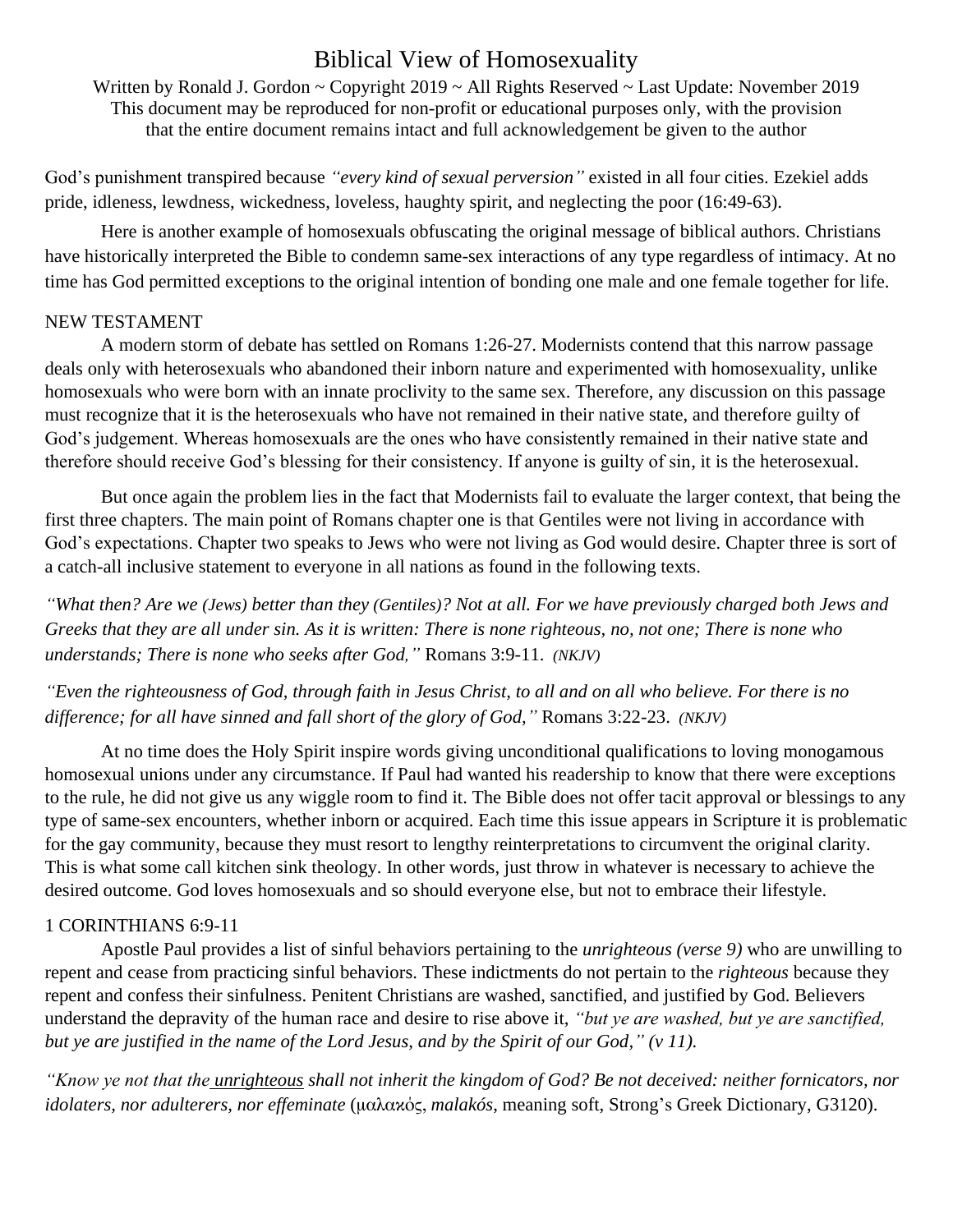Written by Ronald J. Gordon ~ Copyright 2019 ~ All Rights Reserved ~ Last Update: November 2019 This document may be reproduced for non-profit or educational purposes only, with the provision that the entire document remains intact and full acknowledgement be given to the author

Literally, soft to the touch and usually in reference to clothing (Matthew 11:8; Luke 7:25). Figuratively, it refers to a man who yields himself to be sexually manipulated. This is the male homosexual playing the submissive role. Additionally, this word appears between the word's *adulterers* and *abusers,* so it cannot mean soft in a good sense.

*"… nor abusers* (ἀρσενοκοίτης, *arsenokoítēs*, G733) *of themselves with mankind…"*

A man who lays in bed with another man. This is the male homosexual playing the dominate role who manipulates his partner at his sole discretion. In the mind of Paul, this union was unrighteous and unworthy of the kingdom of God.

*"And likewise, also the men* (ἄρσην, *ársēn*, Strong G730)*, leaving the natural use of the woman, burned in their lust one toward another; men* (ἄρσην) *with men* (ἄρσην) *working that which is unseemly…"* Romans 1:27.

Men (ἄρσην) is a derivative of *arsenokoítēs* G733 and retains the same aberrant mind-set. However, the word for an adult man or husband is ἀνήρ, *anér*, G435. (See also Matthew 14:21, Mark 10:2, Luke 1:34, John 1:13).

One key difference of interpretation is that Modernists attempt to defuse the clarity of Paul's words to mean anything but aberrant behavior, yet each word is grouped with the sins of adultery, fornication, and idolatry. Additionally, these words are also listed among the *unrighteous (verse 9)* regardless of reinterpretation.

Homosexuals then contend that no one really understands the true meaning of these words. Once again, we have another instance of kitchen sink theology, i.e. throw in what's necessary for the intended outcome. This involves reinterpretation, dismissal, obfuscation, denial, or appealing to foreign cultural practices.

In desperation some Modernists claim that Paul invented the word *arsenokoítēs* because it appears nowhere else in all of ancient Greek literature. Actually, it does appear in the Septuagint two centuries before Paul. This is a Greek translation of the Hebrew Old Testament *(200-180 BC)*. Of the more than 290 Old Testament quotes in the New Testament, about two thirds come from the Septuagint.

Paul may have combined both words found in Leviticus 20:13 of the Septuagint to form *arsenokoítēs*. *"If a man* (ἄρσην) *also lie* (κοιμηθή, *go to bed*) *with mankind, as he lieth with a woman, both of them have committed an abomination: they shall surely be put to death; their blood shall be upon them."*

One more example of kitchen sink theology is the argument that the original Hebrew words refers to male temple prostitutes instead of loving monogamous homosexuals. But the Hebrew word for temple prostitute is different as found in Deuteronomy 23:17: ( הְדְשׁה, q<sup>e</sup>dêshâh, female temple prostitute) and ( קָרשׁה, qâdêsh, male temple prostitute). Perhaps we should let the Orthodox Jewish Bible speak for itself in verse 17, *"There shall be no kedeshah (ritual prostitute) of the banot Yisroel, nor a kadesh (sodomite ritual prostitute) of the bnei Yisroel."* The words found in Leviticus 20:13 do not refer to temple prostitutes. See also Torah View on Homosexuality at torahweb.org/torah/special/2010/homosexuality.html

Eva Cantarella is an Italian classicist. She is professor of Roman law and ancient Greek law at the University of Milan. She is the author of Bisexuality in the Ancient World, Yale University Press, 1992. It is a massive collection of resources about sexuality of that time. Cantarella is respected by her peers as an authoritative voice in her field of study, examining ancient law, cultures, languages, and modern perceptions of those times. Notice of particular interest that what she has written was first published in 1992, almost two decades before the modern controversy of reinterpreting homosexuality among Christians. She writes,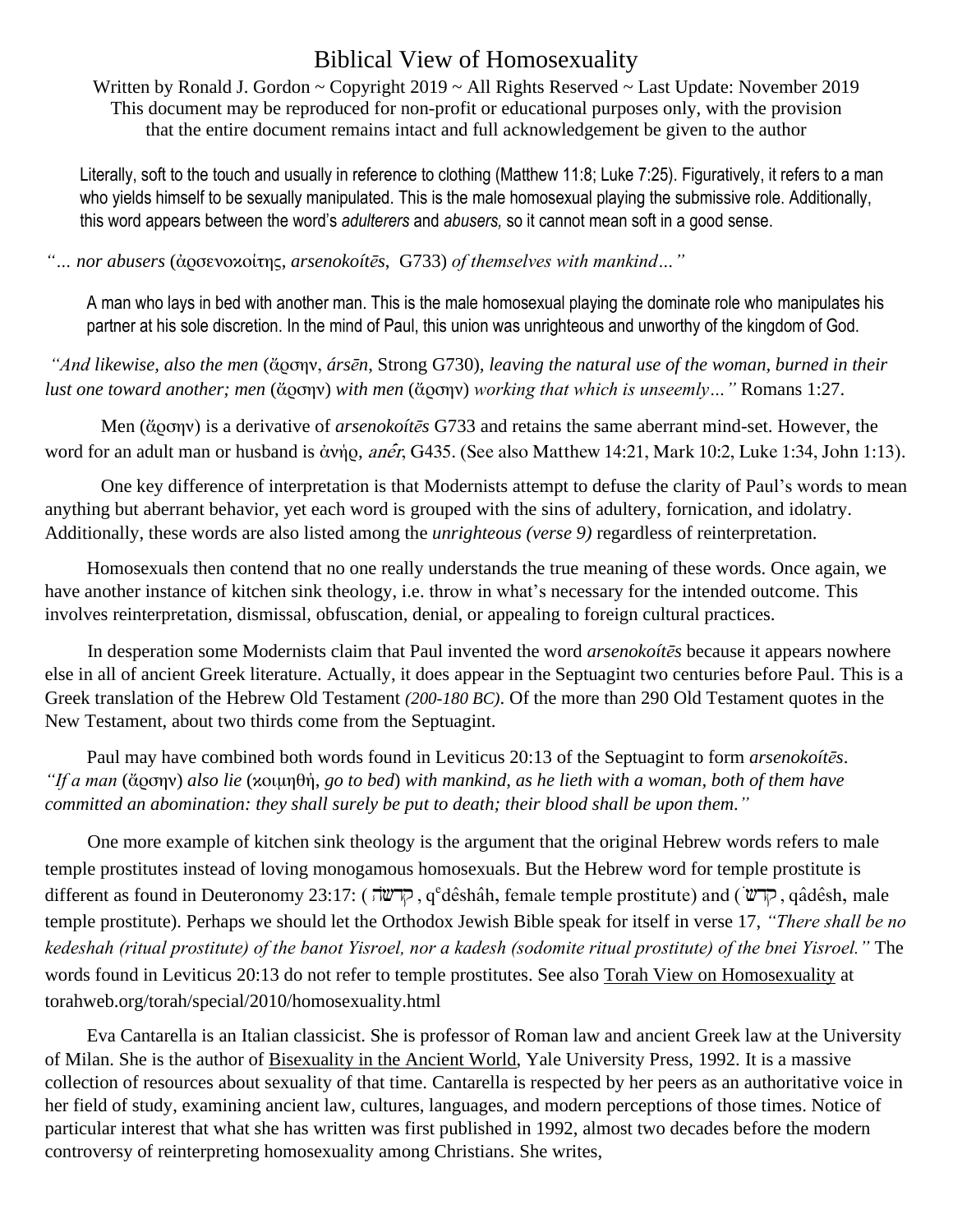Written by Ronald J. Gordon ~ Copyright 2019 ~ All Rights Reserved ~ Last Update: November 2019 This document may be reproduced for non-profit or educational purposes only, with the provision that the entire document remains intact and full acknowledgement be given to the author

*"Paul then condemns each and every form of homosexuality. But despite the clarity of his language, the text is sometimes interpreted in a much more restricted sense than a simple reading reveals. So that malakos to whom Paul alludes are not boys, they are passive homosexuals whom Paul defines by using a term which in Greek alludes only to adults, but which he obviously uses to indicate all those who take on an effeminate, a female role without distinction of age. And along with those he also condemns the arsenokoítēs, a term which literally means a man who shares his bed with another man. But which Paul is clearly associating with malakos to include active homosexuals also in his condemnation."*

*"And there is nothing in the text to limit his condemnation to adults who took advantage of boys. If Paul's aim had been to protect little children from exploitation and abuse among other things, he would presumably have leveled his condemnation only at the abusers and not at their victims as well. In short, as can clearly be seen, Paul condemned homosexuality on a global basis, whatever its manifestations. This is not an inconsiderable innovation. It immediately shows the Christians attempt to introduce a different sexual ethic which replaced the old contrast between activity and passivity with a new fundamental dichotomy between heterosexuality and homosexuality."*

Her analysis of Paul's usage of language and the conclusions to be derived from his commentary is persuasive. Cantarella is in full agreement with Paul from a genuinely academic point of view. It must be emphasized that her statements come purely from knowing ancient cultures, their laws, and their orientations.

Another strategy used by pro-homosexual writers is to make the claim that only recent translations have begun using the word homosexual in 1 Corinthians 6:9–10. They point out that ancient translators did not connect the words of Paul with the monogamous homosexual orientations of today. Some of this argument is partially true because the word homosexual was not coined until 1869 by Austrian born journalist, human rights campaigner, and same-sex advocate Karl Kertbeny in a booklet titled Paragraph 143 of the Prussian Penal Code. He advanced the view that homosexuality was inborn, an argument later to be termed the "medical model."

Homosexual author Matthew Vines tries to make this point in his recent book God and the Gay Christian. *"Our key words for the discussion here are the words translated as 'effeminate' and 'abusers of themselves with mankind' . . . This changed halfway through the last century, when some Bible translators began connecting these terms directly to homosexuality. The first occurrence of this shift came in 1946, when a translation of the Bible was published that simply stated that "homosexuals" will not inherit the kingdom of God . . . The concept of sexual orientation, and of same-sex orientation in particular, didn't exist in the ancient world. The English term 'homosexual' was not even coined until the end of the 19th century. And so, translations of these words that suggest that Paul was using these distinctly modern concepts and categories are highly suspect."*

*Suspect?* How could one expect older translation committees to utilize terminology from a much later period? *Connecting these terms?* Vines is carefully trying to nullify the existence of a previous connection between language and orientation which was adequately explained by Paul and confirmed by Cantarella. This assertion fails to nullify that this same-sex instance is listed with the *unrighteous (verse 9)* regardless of the terminology. *"Be not deceived,"* writes Paul at the beginning of verse 9. Deception is easily achieved if a premise is cunningly delivered. Non-religious same-sex advocates dismiss all research to the contrary because they look not with biblical eyes.

Let us look with biblical eyes at terminology used by early translators of 1 Corinthians 6:9-10 to determine if their choice of words acknowledges ancient sexual activity as now understood and deemed it to be sinful.

John Wycliffe, 1382: *"neither lechers against kind, neither they that do lechery with men"*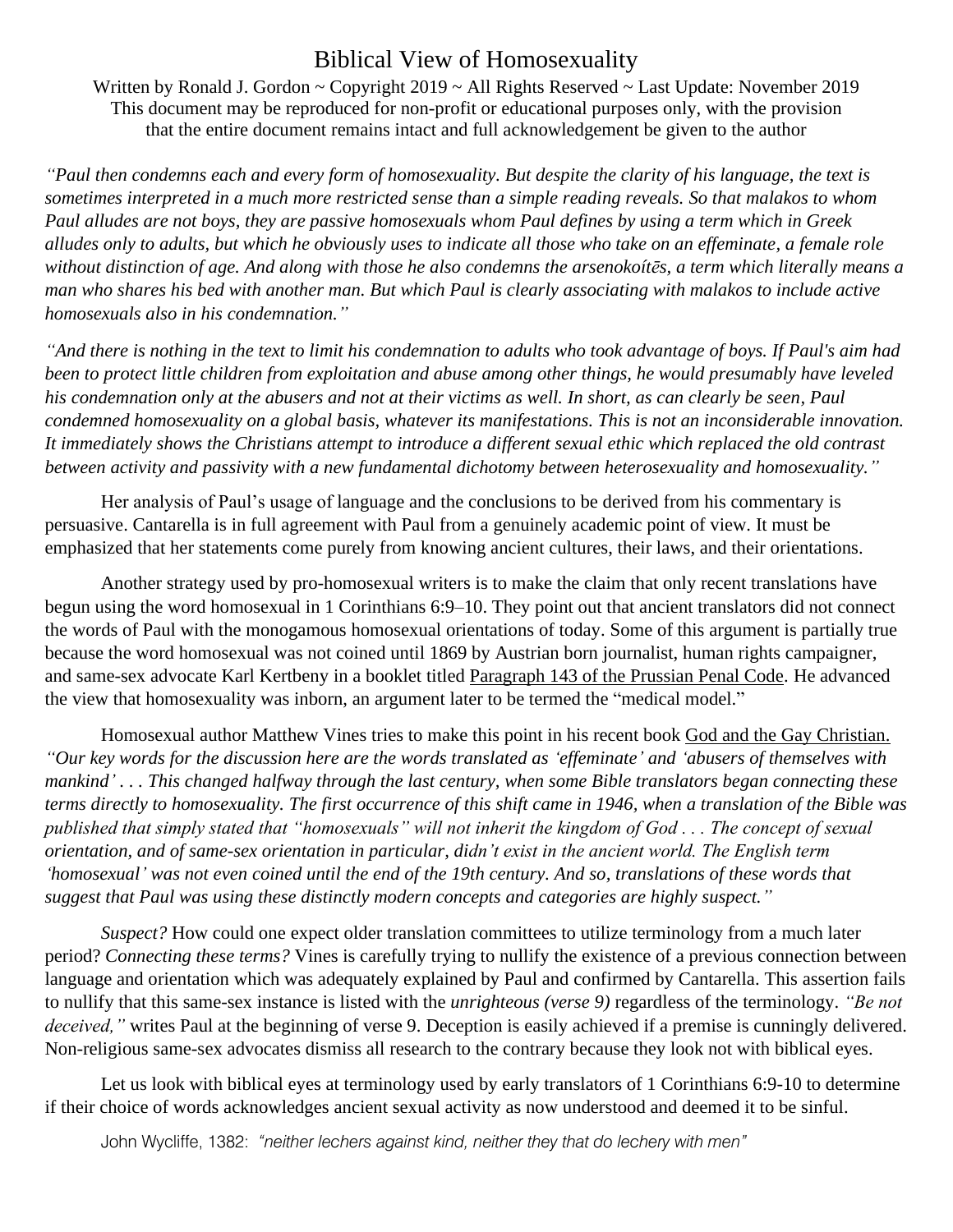Written by Ronald J. Gordon ~ Copyright 2019 ~ All Rights Reserved ~ Last Update: November 2019 This document may be reproduced for non-profit or educational purposes only, with the provision that the entire document remains intact and full acknowledgement be given to the author

Wycliffe was the first translator to produce an English translation of the Bible. Lechery was understood then and now to be excessive sexual perversion.

Douay-Rheims Bible, 1582: *"nor the effeminate, nor liers with mankind"*

It was commissioned by the Roman Catholic Church and translated from the Latin Vulgate. The immediate clarity is obvious. Men are not to act like women nor lie with other men.

John Darby, 1890: *"nor those who make women of themselves, nor who abuse themselves with men"*

Darby was an Irish Bible teacher and very influential in the Plymouth Brethren movement. How could his selection of words be clearer? Men are not to act like women or engage in abusive behavior with other men.

Vines' assertion that modern translators are suspect because they insert modern words into the mouths of biblical writers such as Paul fails completely because he misunderstands the basic premise for creating newer translations. Recent committees are simply being faithful to their own methodology, which is updating Bibles to reflect changes in the English language which better convey original meanings. Most committees integrate this very element into their promotional literature in order to validate their efforts. His assertion also fails because newer manuscripts and archeological discoveries yield greater light toward understanding ancient writers and their cultures. Vines' assumption also fails to comprehend that modern words more accurately reflect the opinions of what biblical authors were trying to explain. Actually, it is these newer words that refute Vines' assertion.

### JESUS AND SEXUALITY

Modernistic attempts to cleanse the Scriptures assert that since Jesus never said anything against homosexuality, then by default, He must have approved of all loving monogamous unions. This is a futile attempt to create a universal tenet based on absence. In the Jewish community for centuries before and centuries after the earthly ministry of Jesus, there is not a shred of evidence from any source to indicate that homosexuality was promoted in any such fashion as it is today. Why then would Jesus have addressed a matter that was so irrelevant? There would be no reason. In a similar manner, Jesus never once addressed polytheism which was an integral part of Greek and Roman social life. Does that mean He approved of homage to gods and goddesses by silence? What is of paramount importance is not what Jesus didn't say, but what Jesus did say and with divine authority.

Jesus looked into the heart, mind, and soul of everyone. He knew what they were thinking (Matthew 12:25, Mark 2:8, Luke 6:8, John 2:24-25). Jesus knew the sexual thoughts of everyone. If same-sex loving relationships were acceptable to Him, then why did He not openly advocate on their behalf as He also did for other oppressed social classes? (Matthew 21:31, Mark 2:17, Luke 15:1, 19:1-9). Jesus reserved His severest condemnation for the unoppressed who were hypocritical of the oppressed (Matthew 23:13-34).

One issue that has not been addressed to this point is particularly the only acceptable sexual orientation that Jesus did approve. Two schools of thought on the subject of divorce presided over debates of that day. Followers of rabbi Shammai held that divorce was permissible only under the most serious of transgressions such as adultery. Conversely, followers of rabbi Hillel approved of separation for the most trivial of infractions which included burning a meal (Talmud Bavli, Tractate Gittin, Folio 90a). Both followers vociferously debated in synagogues, in homes, and on street corners. In Matthew 19:3-9 we see possibly the only instance where they agreed when testing Jesus on the issue. What better opportunity could there be to settle the argument and snare Him at the same time? It would force Jesus to take sides. There was no way out of it. At least that is what they thought.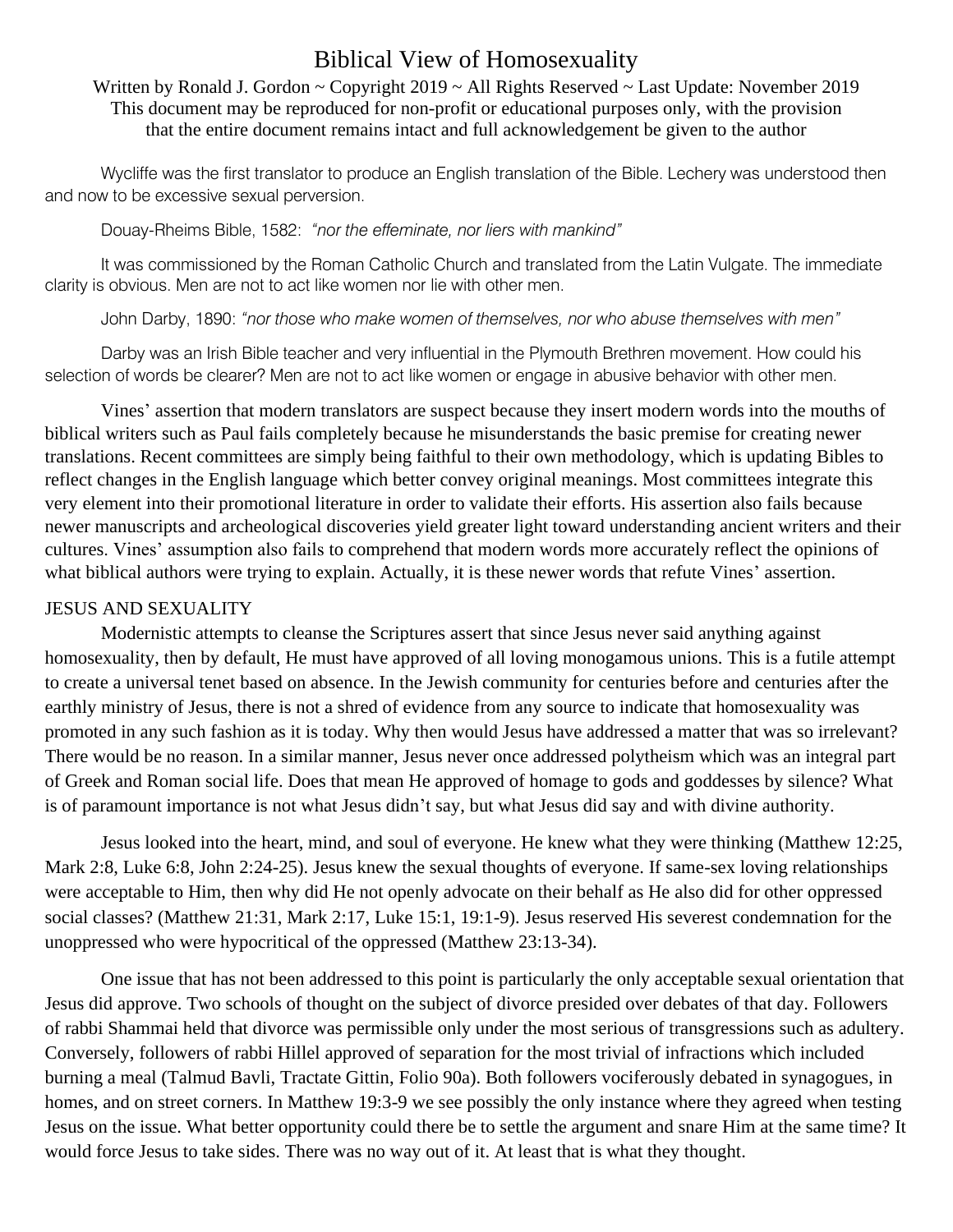Written by Ronald J. Gordon ~ Copyright 2019 ~ All Rights Reserved ~ Last Update: November 2019 This document may be reproduced for non-profit or educational purposes only, with the provision that the entire document remains intact and full acknowledgement be given to the author

Jesus responded by saying, in the beginning, male and female were created for each other (1:26) to spend a lifetime together. *"Therefore, shall a man leave his father and his mother and shall cleave unto his wife: and they shall be one flesh,"* Genesis 2:24. No other orientation has the approval of God. This covenanted union is the only biblical prescription for marriage, (Mark 10:9; Luke 20:27-35; 1 Corinthians 6:16, 7:2-5; Ephesians 5:29-33; Colossians 3:18-19; 1 Timothy 2:13; 1 Peter 3:1-7). On a different note, critical methods of study advanced by Eichhorn, Wellhausen, Hupfeld, and Graff has led many theological seminaries to teach that Genesis chapters one and two were written by different authors. Jesus combined both into one singular voice from God.

Homosexuals contend that there are only six verses in the Bible that deal with same-sex interactions, and then challenge Christians by saying, out of 31,102 verses you are going to condemn us over only six verses! Here is but yet another example of kitchen sink reasoning. After carefully studying the entire biblical record and fully understanding the preponderant theme of marriage, without exception it is always male and female.

#### GOD'S ORIGINAL INTENTION

We often hear these defensive contentions from homosexuals. *"I was born this way." "Gender is for me to decide." "Homosexuality is an evolutionary variation." "Homosexuality is like the weather. It just is."* Reasoning along these lines is introspective, completely devoid of biblical reference. God originally created men and women with huge physiological differences which cannot be altered by the surgeon's knife or the orator's words.

Each human skeleton is created with specific biological dimensions, especially the pelvic and thoracic regions. In harmony with the Bible and the original intentions of God, the pelvis incontrovertibly demands firm attention within any discussion concerning God's predisposition of gender.



When archeologists recover skeletal remains from ancient societies, it is the bone structure that determines gender and age. It might be stated or written: *"SHE was in her late 30's or early 40's." Or, "HE was a teenager in the midst of adolescence."* No competent anthropologist would dare face the ridicule of his peers by suggesting that an unearthed specimen had mentally or emotionally decided their gender. Sexual orientation and gender are determined by God at the moment of conception between a man and woman. Every attribute of the unborn child has been decided. Those particulars are fixed. Pregnancy beyond this occasion is merely a replication of cells.

The female pelvis was designed for childbirth. Genesis 3:16: *"Unto the woman He said, I will greatly multiply thy sorrow and thy conception; in sorrow thou shalt bring forth children."* In any gathering, one is able to quickly notice that adult women are generally smaller at the shoulders and larger at the thighs with a protruding abdomen. Contrariwise, adult men are usually larger at the shoulders and smaller around the thighs. God designed the woman and the man for different bodily and social functions. This union is the underpinning of the Bible.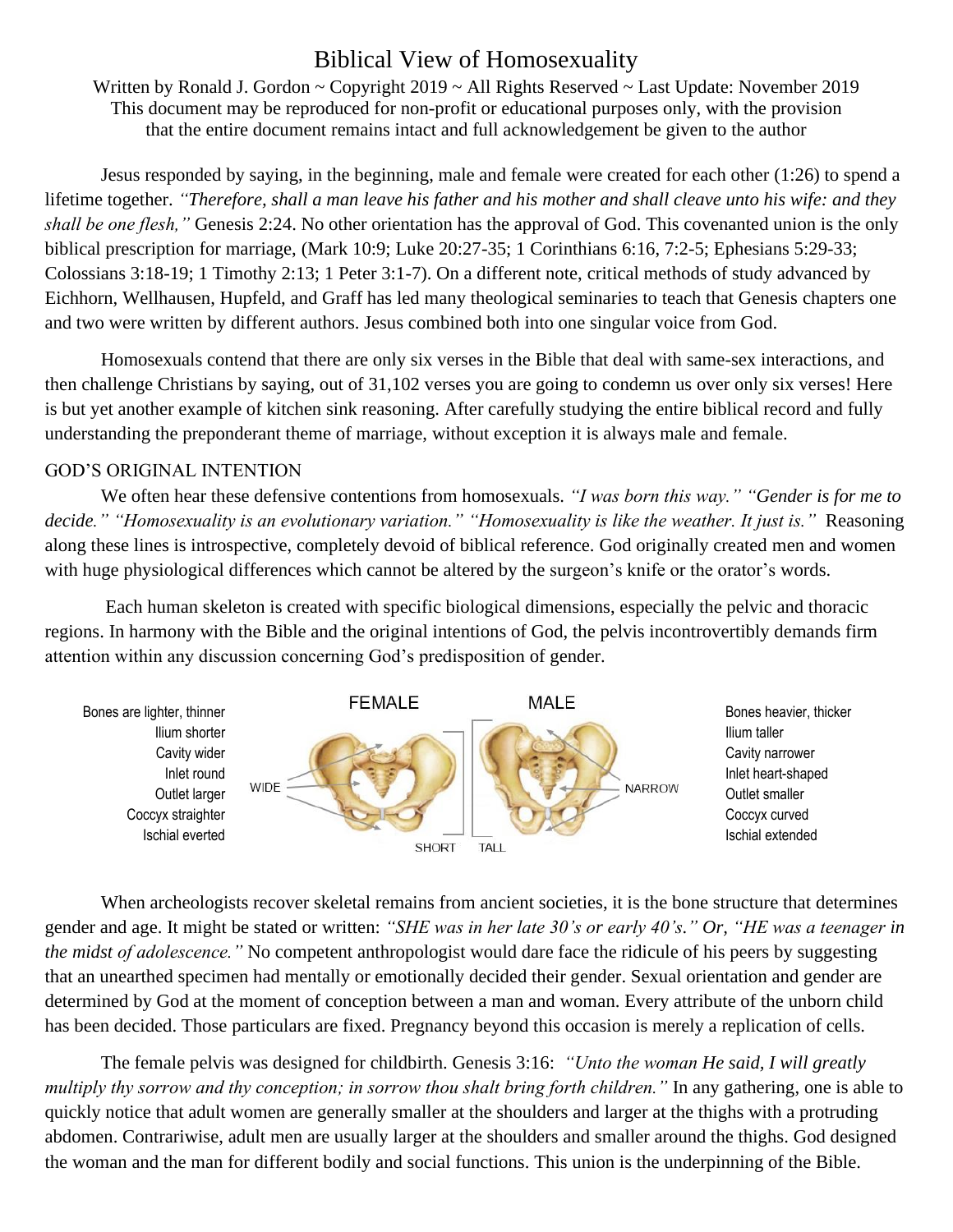Written by Ronald J. Gordon ~ Copyright 2019 ~ All Rights Reserved ~ Last Update: November 2019 This document may be reproduced for non-profit or educational purposes only, with the provision that the entire document remains intact and full acknowledgement be given to the author

#### FUTURE EXPECTATIONS

What type of moral society will the future hold for our nation? Morals come from religious literature, whether from the Bible, the Torah, the Quran, or the Vedas. Ethical behavior does not originate from governments or corporations. Each have proved to be cauldrons brewing all types of scandalous behavior. The approval rating of the US Congress by registered voters was only 14% for 2017. Washington, D.C. is always a hotbed for scandals.

Investment firms were so greedy over the last decade that many went out of business during the housing collapse of 2008. Why? Because there were no regulations. These firms were bundling home loans together (mortgage backed securities) and selling slices to investors who then pushed lenders to give even more loans, thinking that the housing market would never fail. So, banks started "bottom feeding" which means giving loans to lower income customers. When the housing market collapsed, these lower income home owners defaulted and so did the investment firms and the banks who purchased insurance to cover potential losses. It was greed out of control. Why were there no regulations? Millions of dollars in fees. Investors and lenders fought regulations. They were all making too much money. Greed, scandals, immorality, and the destruction of the family is our inevitable future. And why should this happen? Because the main social advocate for morality will have been removed.

Christianity is one, if not the, leading defender of morality and civility. If the door should completely open to gay and lesbian marriages, then what step is next? The forthcoming downward spiral may follow the same path as the investment firms. No regulations on morality because everyone is having too much fun. Inevitably this nation may degrade itself into legally sanctioned polyamorous and polygamous relationships. Since the divinely ordained family has been the underpinning thread of the Bible and homosexuals are committed to neutering both, what will be left to avert the immoral train wreck to follow?

One may argue this could never happen on a national scale – but it already has. It was German philosophers such as Kant, Hegel, and Nietzsche that displaced biblical authority with reason and idealism. Within a generation a few of the larger German cities became cesspools of sexual perversions with Berlin at the top. This was followed by a national-socialist dictator who then one-upped-them with his own cruel perversions. Millions were murdered.

The gay community is strangely quiet on the future after full acceptance. Why? If a two-man relationship is established then what will be the argument against a three or four-man arrangement with legal protection including full healthcare and survivor benefits? What about the unimaginable legal chaos of divorce? No rational person could now predict such an outcome since the only moral guardrails will have been discarded. This doesn't even touch the massive reinvention of every gender-based language. German as one example: *DER* mensch (masculine), *DIE* staude (feminine), *DAS* buch (neuter). Or the French *LA, LE, LES,* and *L´*. Or the Spanish *EL, LA, LOS, LAS.*  Not to mention the entanglement yet of plurals and possessives. Will another dictator step forth to promise an even more appealing utopia? What type of morality will he impose or force? Will this man be the antichrist?

#### CHRISTIAN RESOLVE

What may the future hold for Christians if the homosexual community is determined to rid the landscape of any religious impediment to their manifest goal of total acceptance in every segment of society? It was Paul who gave us these prophetic words, *"This know also, that in the last days perilous times shall come,"* 2 Timothy 3:1. Perilous translates χαλεπός (*khal-ep-os'*, fierce, insane, G5467). Matthew used the same word to describe the ferocity of the Gadarene mad men *(8:28).* Our last days of this age just may become *insane*.